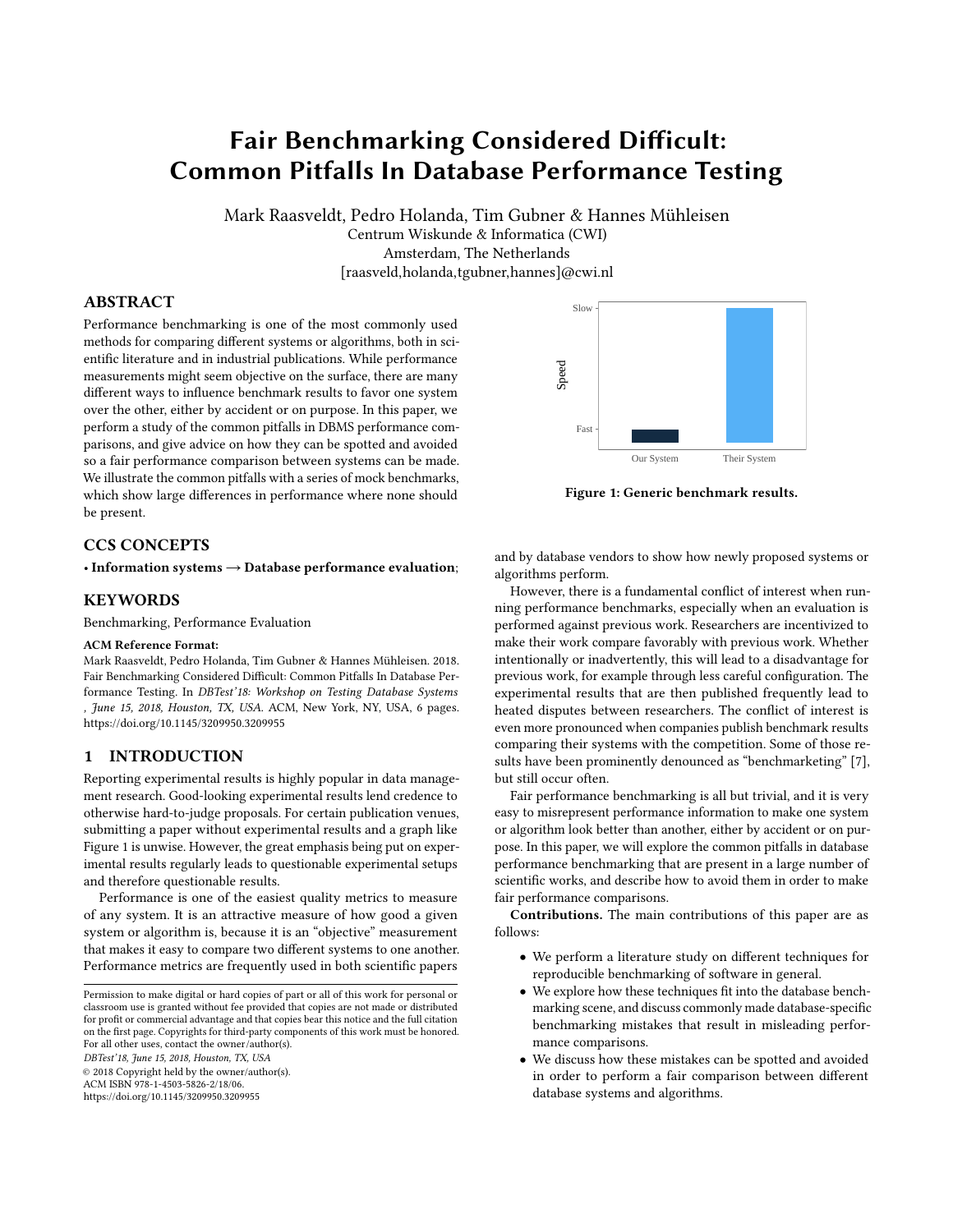Outline. This paper is organized as follows: Section [2](#page-1-0) discusses related work in conducting fair performance comparisons. In Section [3,](#page-1-1) we discuss common pitfalls when performing fair benchmarking of database systems. We draw our conclusions in Section [4.](#page-4-0) Finally, in Appendix [A,](#page-5-2) we provide a checklist that can be used to ensure that a performance comparison between systems is fair.

#### <span id="page-1-0"></span>2 RELATED WORK

Performance analysis and comparison has long been recognized as a critical issue in practical computer science in general, and systems research in particular. Ideally, performance analysis is done according to the principles of controlled experiments, where the environment is tightly controlled and individual variables are varied to study their impact. Several collections of best practices and recommendations exist.

#### 2.1 Benchmarking in General

The general experimental process consists of experimental planning and setup, experiment execution, data collection, data analysis and presentation. Data analysis and presentation are generic over many fields of natural sciences. In statistical data analysis, common issues include "cherry-picking" data, hiding extremes in averages and presenting differences caused by limited accuracy or noise [\[11\]](#page-5-3). We note that these issues are also applicable to data management research, but do not focus on them in particular. Similarly, the visual presentation of experimental results through plots is prone to misleading usage. For example, poorly chosen scales make it difficult to draw valid conclusions from them [\[22\]](#page-5-4).

Regarding practical Computer Science, Jain distinguishes between "mistakes" and "games" in benchmarking [\[12,](#page-5-5) p. 127ff]: Mistakes are considered to be ill-advised but inadvertent choices regarding benchmark planning and execution. For example, the test workload may be ill-chosen to represent the real-world workload by only focusing on average behavior. Games on the other hand are deliberate and purposeful manipulation of the experiment to elicit a specific outcome. For example, if the software or hardware configuration differs between experiments, results are not comparable.

The issue of misleading performance experimentation through benchmarks has been discussed extensively in the High-Performance Computing (HPC) community, for example concerning the impact of compilation flags [\[15\]](#page-5-6). Hoefler and Belli describe 12 "rules" for HPC benchmarking [\[10\]](#page-5-7): They derive common pitfalls and recommendations to avoid them from issues identified in 120 HPC papers. They stress "interpretability" of experimental results; such that they "provide enough information to allow scientists to understand the experiment, draw their own conclusions, assess their certainty, and possibly generalize results". They identify a host of issues, among them misleading uses of derived metrics such as speedup or geometric means, selective reporting of results without reason and incorrect use of statistical summaries. For example, they stress that averages should only be used if there is no variance in the result measurement, which is almost never the case in benchmarking.

Van der Kouwe et al. [\[21\]](#page-5-8) describe a number of benchmarking "crimes" in the systems security context, where benchmarking is increasingly important. They note that these crimes threaten the validity of research results and thereby hamper progress. Building

DBTest'18, June 15, 2018, Houston, TX, USA Mark Raasveldt, Pedro Holanda, Tim Gubner & Hannes Mühleisen

on the list of benchmarking crimes [\[9\]](#page-5-9). They describe the need for "complete, relevant, sound and reproducible" experimentation. From an extensive survey of 50 top-tier systems papers, they find that easily preventable benchmarking crimes have been and are widespread, with various issues found in 96% of papers.

#### 2.2 Benchmarking DBMSes

In the data management field, Gray cites widespread "Benchmarketing" as the motivation to devise formal benchmark specifications with precise descriptions of setup, allowed optimizations and metrics to be computed [\[7,](#page-5-1) ch. 1]. O'Neil's description of the Set Query Benchmark [\[7,](#page-5-1) ch. 5] contains a "checklist" of configuration and reporting requirements. This checklist stresses some important points for benchmarking database systems (summarized here): Data should be generated in the precise manner specified, and reports should include resource utilization for loading and disk space for the database, the exact hardware/software configuration, effective query plans, overhead of collecting statistics, memory usage over time, elapsed time, CPU time and I/O operation count.

Nelson expands on O'Neil's list with a similar checklist in a subsequent chapter [\[7,](#page-5-1) ch. 7]. For example, emphasis is put on the need for equivalent syntax of benchmark queries between system, to avoid giving a single system unfair advantages.

Similarly, the current edition of the well-known TPC-H benchmark lists various guidelines for benchmark implementation that are also applicable beyond TPC-H [\[2,](#page-5-10) ch, 0.2]. In particular, systems built solely to perform well on this particular benchmark are prohibited from the official competitors. There are several criteria to determine whether this is the case. For example, it is forbidden to take advantage of the limited nature of functionality tested by the benchmark and systems may not be significantly limited in their functionality beyond the benchmark. However, in scientific publications the benchmarks only very rarely run to this specification.

Manolescu and Manegold describe principles of performance evaluation extensively in databases [\[14\]](#page-5-11). They note that "absolutely fair comparisons are virtually impossible", but point out compiler flags, configuration, query plans and several other factors as pitfalls. They suggest a healthy dose of critical thinking when confronted with experimental results collected by others. Interestingly, they also note that solid craftsmanship is a required pre-condition for "good and repeatable performance evaluation".

Recently, Purohith et al. point out benchmarking "dangers" using SQLite as an example [\[17\]](#page-5-12). They show that transaction throughput performance varies by a factor of 28 depending on a single parameter setting and point out that none of 16 papers surveyed reported the parameters necessary to interpret benchmark results. They continue to discuss the impact of a number of influential SQLite parameters.

# <span id="page-1-1"></span>3 COMMON PITFALLS

In this section, we will discuss different pitfalls that are commonly made when attempting to perform a performance comparison between different database management systems. We will describe how to recognize them, and provide artificial examples of many of the mistakes made and the impact they can have on the experimental results.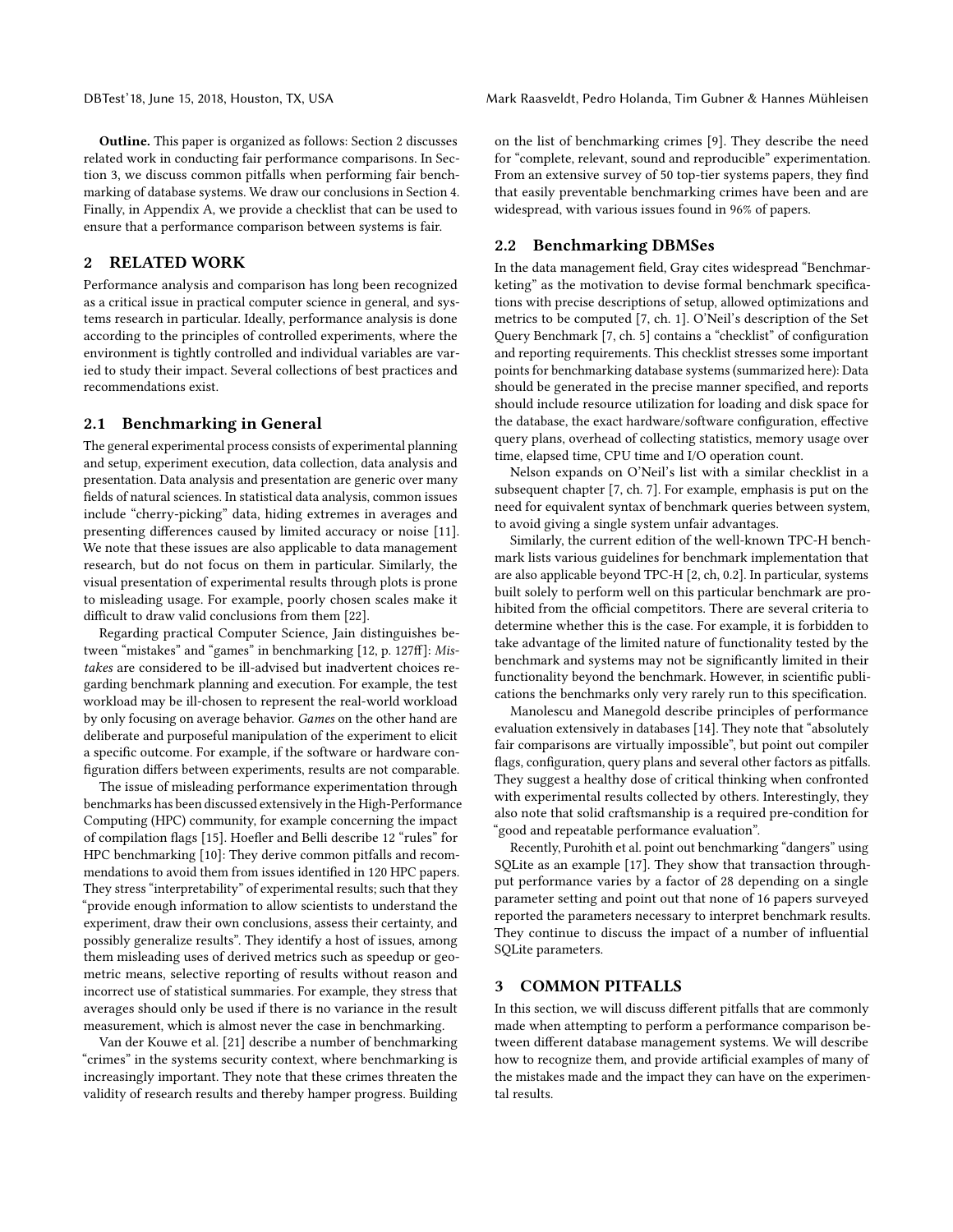Fair Benchmarking Considered Difficult: Common Pitfalls In Database Performance Testing The Common Pitfalls In Database Performance Testing Common Pitfalls In Database Performance Testing Common Pitfalls In Database Performance Testing Common Pitfalls In DBTest'

All experiments in this section were run on a desktop-class computer with an Intel i7-2600K CPU clocked at 3.40GHz and 16 GB of main memory running Fedora 26 Linux with Kernel version 4.14. We used GCC version 7.3.1 to compile systems. All systems were configured to only use one of the eight available hardware threads for fairness (as not all systems support intraquery parallelism). Furthermore, unless indicated otherwise, we have attempted to configure the systems to take full advantage of available memory. Versions used were MariaDB 10.2.13, MonetDB 11.27.13, SQLite 3.20.1, and PostgreSQL 9.6.1. More information about the configuration (e.g., compilation flags) can be found in the source code.

We report the median value together with non-parametric, quantilebased 95% confidence intervals as recommended by [\[4,](#page-5-13) [10\]](#page-5-7). Our experimental scripts, results, configuration parameters and plotting code are available<sup>[1](#page-2-0)</sup>.

We would like to stress that inclusion of a particular system in the experiments below is purely illustrational and in no way implying misleading benchmark results in the corresponding publications.

#### 3.1 Non-Reproducibility

The possibility of reproducing experiments is one of the foundations of scientific research. It allows other researchers to verify results and spot any mistakes made while conducting the original experiment. When providing experimental results that are not reproducible, it is possible to claim anything and report any numbers, as nobody can verify that they are correct.

An article about computational result is advertising, not scholarship. The actual scholarship is the full software environment, code and data, that produced the result. [\[5,](#page-5-14) [6\]](#page-5-15)

In data management it is relatively easy to make reproducible experiments, as performing a performance benchmark is much easier and cheaper than, for example, conducting a large scientific survey. Unfortunately, many authors of database papers do not provide for ways to easily reproduce their experiments. In many papers the code used by the authors to run the benchmark is kept as closed-source or "on request" from a non-responsive e-mail address. In other cases, the data or queries used are not disclosed, or proprietary hardware or back-end systems are used to run the experiments. Often, "intellectual property" and related reasons are cited as reasons for the inability to allow reproduction.

Astonishingly, it is still acceptable to publish an explicitly nonreproducible paper at major data management conferences. There are some attempts to improve the situation, for example the "SIG-MOD Reproducibility" project or the preceding SIGMOD repeatability experiment [\[13\]](#page-5-16), but participation is/was not mandatory. The consequence is that reviewers and readers have to simply trust authors of a non-reproducible paper that their results have been obtained properly even though they theoretically could claim to have measured whatever results they wanted. Calling systems "DBMS-X" to avoid incurring the wrath of their legal departments ("DeWitt clause") is also counter-productive for reproducibility. Even if someone had access to a particular system, how would one know which one was used [\[23\]](#page-5-17)?

<span id="page-2-1"></span>

Figure 2: TPC-H Scale Factor 1 Query 1 Results.

Figure [2](#page-2-1) shows an exaggerated example of the possible consequences of this situation. Here, we present experiments comparing the performance of TPC-H Query 1 on SF1 between MariaDB, PostgreSQL and SQLite. The leftmost panel shows PostgreSQL being faster than MariaDB. The middle panel shows SQLite being faster than PostgreSQL. The right panel finally shows MariaDB\* being faster than SQLite. So MariaDB is both the slowest and the fastest system. This is a contradictory situation that is provoked here for illustratory purposes, with  $M < P$ ,  $P < S$  and  $S < M$ , creating a contradiction similar to the famous paintings by M.C. Escher.

Without extensive details on the benchmark execution, however, it would be impossible to realize that MariaDB\* used floating-point columns (DOUBLE instead of DECIMAL) in the lineitem table, which made a significant performance difference due to an inefficient decimal implementation in MariaDB. Note that both variants are allowed by the TPC-H benchmark specitication [\[2,](#page-5-10) sec. 1.3].

How To Avoid. In order to allow for reproducible experiments, it is important that all configuration parameters are known so the experiment can be exactly reproduced. This includes seemingly minor factors such as the operating system the machine is running on, how the server is installed, the server version, how the server is setup and the server configuration flags. In addition, when comparing against the authors' own algorithm or implementation, the source code should always be available to allow people to reproduce the experiments.

#### 3.2 Failure To Optimize

Benchmarks are often used as a way of comparing two systems, or as a measure for how effective a newly proposed algorithm or technique is. As a result, the general setup of experiments is to compare the authors' newly proposed system or algorithm against an existing system, and show that the authors' system performs better than the current state of the art.

However, this experimental setup gives the author very little incentive to properly optimize the current system. The worse the state of the art system does, the better the authors' system looks. This can be problematic, especially for certain systems that rely heavily on proper configuration, as the performance of an improperly configured system can be significantly worse than the performance of a properly configured system.

Differing Compilation Flags. When compiling a database system from source, the proper compilation flags can result in a significant performance difference. Sanity checking code that is enabled only for debug builds can result in significant performance slowdowns. Figure [3a](#page-3-0) shows the significant performance difference

<span id="page-2-0"></span><sup>1</sup><https://github.com/pholanda/FairBenchmarking>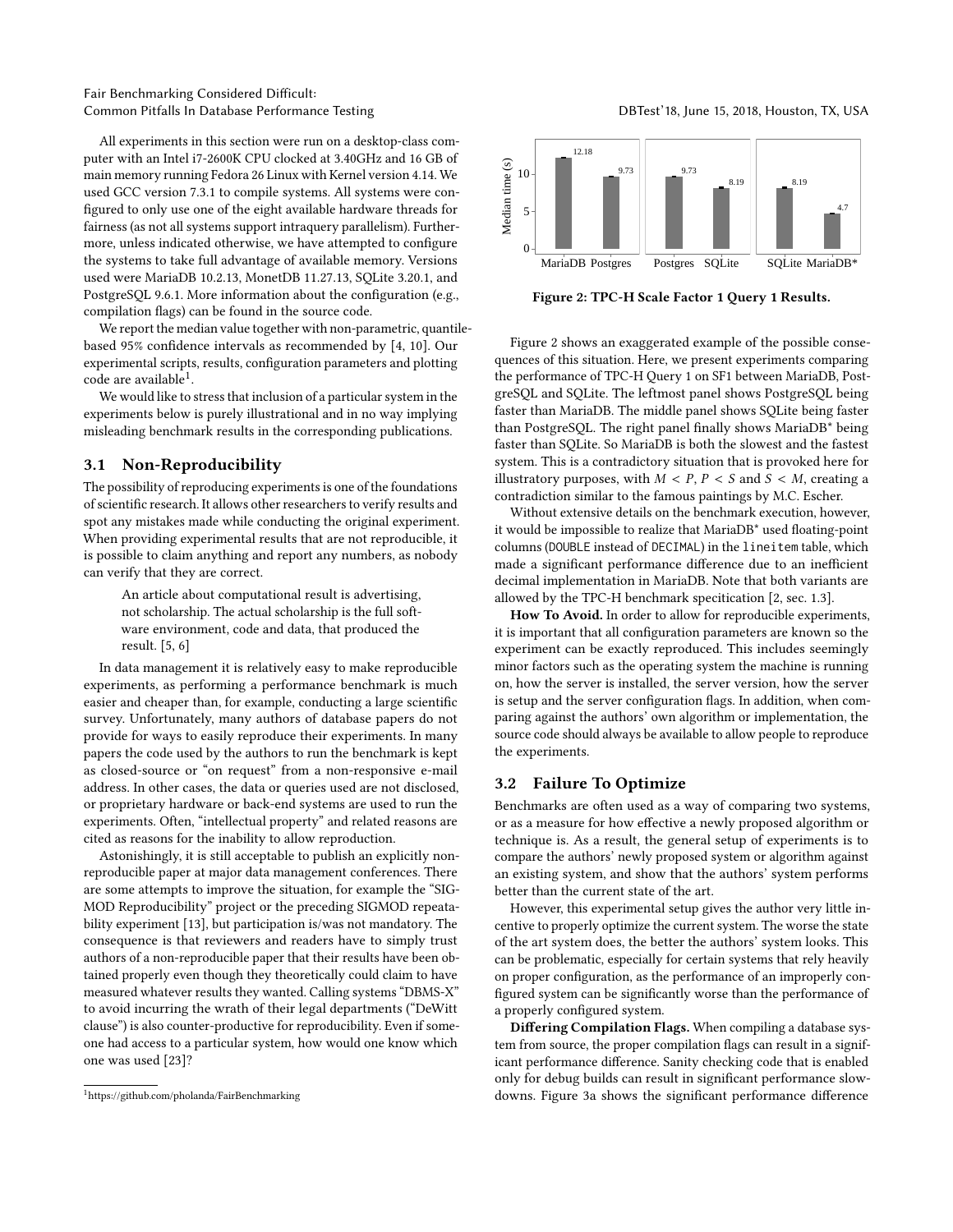<span id="page-3-0"></span>

(a) Different Compilation Flags (Q1) (b) Different Configuration (Q9) (c) Hand-Written vs Real System (Q1) Figure 3: TPC-H Scale Factor 1 Experimental results.

between two systems, DBMS A and B. They are actually simply either an unoptimized (a) and an optimized (b) build of MonetDB. The unoptimized build automatically includes sanity checking code that scans entire columns to ensure certain properties hold. However, these scans are only included to detect bugs, and are not necessary for the operation of the database system. However, compiling MonetDB from the source repository without explicitly enabling an optimized build results in these checks being performed, thus it is easily overlooked by accident.

Sub-Optimal Configuration. Many database systems include a long list of configuration flags that change various different aspects of how the database operates. Certain databases, such as MonetDB [\[3\]](#page-5-18) or Peloton [\[16\]](#page-5-19) are designed to include only a few configuration parameters. Others, such as PostgreSQL [\[20\]](#page-5-20) and MariaDB ship with a large configuration file that allows you to modify anything ranging from the maximum amount of connections to the entire underlying storage engine of the database. These settings have a profound effect on the performance of the system. Consider, for example, the benchmark shown in Figure [3b,](#page-3-0) where we measure the performance of PostgreSQL executing Q9 of the TPC-H benchmark. By using different configuration flags the performance of the database improves drastically.

How To Avoid. Unfortunately, optimizing a DBMS for a particular workload is far from a trivial task. It is so complex that there is an entire profession dedicated to the purpose. However, even performing a small amount of optimizations goes a long way towards making a more fair performance comparison, including reading the guidelines written on how to optimize a specific system for a benchmark. Another option is to involve representatives from the systems that are compared, or to use configuration options used in previous publications from those representatives.

### 3.3 Apples vs Oranges

A performance comparison between two systems can only be fair if both systems perform the exact same functionality. This might seem obvious, however, there are many cases in which small differences are ignored that could explain a large part of the observed performance difference.

The most common way in which this occurs is when a small, standalone program is compared against a full-fledged DBMS. The full-fledged DBMS has to perform many different tasks. It has to

handle arbitrary queries, maintain transaction isolation, handle updates to the data and deal with multiple clients issuing queries in parallel. These can all lead to restrictions in what the DBMS is capable of when it comes to a specific task. Meanwhile, the standalone program only has to perform that one specific task. This lack of restrictions will lead to the stand-alone program performing better than the database at that specific task, however, in many cases the performance of the algorithm will go down when it is properly integrated into the DBMS as suddenly error checking code has to be introduced and changes to the code have to be made to properly consider all these factors. Figure [3c](#page-3-0) shows how a hand optimized stand-alone program compares against the fairly featurecomplete MonetDB system [\[3\]](#page-5-18) when executing Query 1 of the TPC-H benchmark, clearly an unfair and misleading comparison.

Subtle differences in functionality can also lead to different performance characteristics. For example, overflow handling is an often overlooked part of query execution. However handling overflows is necessary to guarantee correct query results regardless of which data is stored in the database. To safely handle overflows one can either check for overflows, so called overflow checking, or ensure that no overflows occur on the data set, so called overflow prevention [\[8\]](#page-5-21). Comparing an implementation with overflow handling to an implementation without overflow handling is not a fair comparison.

How To Avoid. When comparing two systems, it is important that the same functionality is measured. When benchmarking a new algorithm, it should ideally be correctly integrated into a complete system, in which case it can be compared against other full systems. It should also always be verified that the new algorithm provides the exact same results as the old algorithm in all cases.

## 3.4 Overly-specific Tuning

Standardized benchmark specifications, such as the TPC-H [\[2\]](#page-5-10) and TPC-C [\[1\]](#page-5-22), are a great step towards making experiments reproducible, as everyone running the benchmark is executing the same queries on the same dataset. However, they introduce a new issue: heavily tuning a system or algorithm towards a specific benchmark.

Since everything about the standardized benchmark is known up front (e.g. the specific workload, cardinalities of intermediates, distributions of data, selectivities of predicates and amount of groups created) a large amount of benchmark-specific optimizations can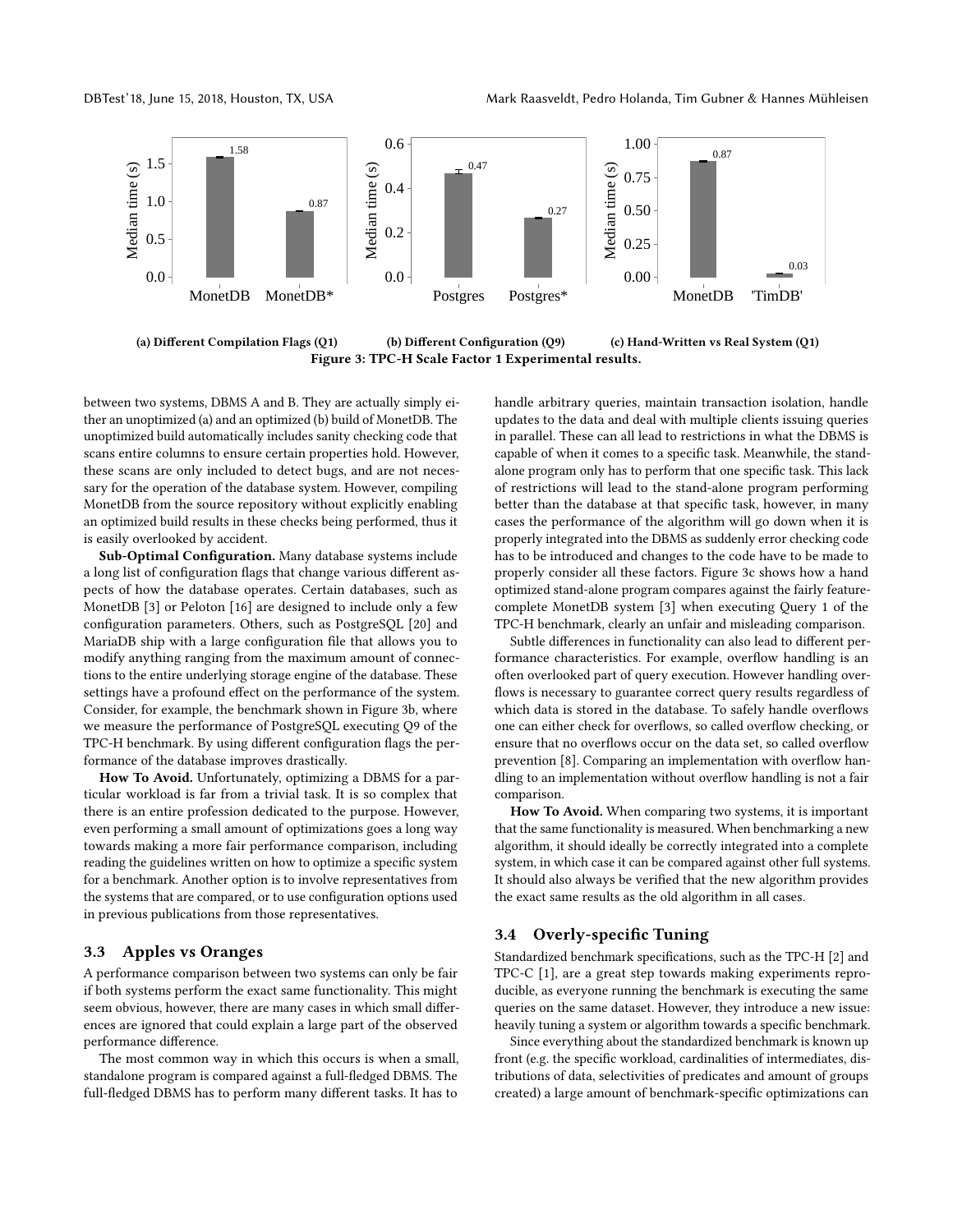Fair Benchmarking Considered Difficult: Common Pitfalls In Database Performance Testing The Common Pitfalls In Database Performance Testing The Common DBTest'18, June 15, 2018, Houston, TX, USA

be performed. Heuristics can be tuned so the correct join orders are always chosen on the benchmark, and the data can be sharded in such a way that the work is exactly evenly split among different nodes for the benchmark. These can all lead to a system having better performance on a specific benchmark than another system, while performing worse when dealing with a set of similar queries.

How To Avoid. These issues can be prevented by running more experiments rather than only the standardized benchmarks. While the standardized benchmarks are a good baseline comparison, certain systems optimize against a benchmark so heavily that it is no longer a good tool for comparing them to other systems. In addition to running the standard benchmark, a set of different queries should be run and measured as well.

#### 3.5 Cold vs Hot Runs

It is important that a differentiation between so-called "hot" and "cold" runs is made. For certain systems and workloads, the initial (cold) run will take significantly longer than subsequent "hot" runs as relevant data needs to be loaded from persistent storage and the query is parsed/compiled into native code. Subsequent (hot) runs are often faster, as either the buffer pool or the operating system would have already cached the required data, and it is a common feature for databases to include a plan cache in case the same query is run again soon.

How To Avoid. As the timing of cold and hot runs can be so different, the performance measurements made for cold and hot runs should be gathered and reported separately.

# 3.6 Cold vs Warm Runs

Care should be taken when measuring a cold run, as a "warm" run might be measured by accident [\[14\]](#page-5-11). It is not trivial to properly measure cold runs. A typical way to collect cold run data is to restart the database server, run a query, and repeat. However, this process ignores the fact that operating systems will use available main memory to cache hard disk blocks for added I/O efficiency.

How To Avoid. The proper way to collect cold run data is thus to stop the database server, drop all OS caches $^2$  $^2$ , start the server again, run and time a single query, and repeat. Do note, however, that in a cloud environment, clearing the caches might be downright impossible because caching might also occur on the virtualization host. There, the only choice might be to start another virtual machine. Both processes makes collecting proper cold run times very time-consuming and inconvenient.

#### 3.7 Ignoring Preprocessing Time

Often in performance benchmarks the setup time (including loading the data into the database and performing preprocessing) is ignored. Hence the creation time of indices is also disregarded. It should be noted that this can also unfairly give certain systems advantages over other systems, as often spending more time on index creation will lead to a faster index. However, if the creation time is discarded as part of the preprocessing time, DBMSs that have expensive-toconstruct but efficient indices are given an unfair advantage over

databases that have cheap-to-construct indices that might perform less efficiently.

Even if indices are not explicitly created, certain databases might perform indexing or other steps while loading the data. For example, MonetDB will automatically create imprints [\[19\]](#page-5-23) on a column when a range filter is applied, leading to subsequent range queries on that column performing significantly better. When the timing of the initial query is ignored (as part of a "cold" run), this can lead to misleading performance results when compared with a RDBMS which does not use automatic indices.

Another automatic preprocessing step to be aware of is automatic dictionary encoding of string values. When a string column is loaded into MonetDB, for example, the strings are stored as integer offsets into a heap and duplicate strings are eliminated. In this system, an equality comparison between strings in the query can be answered using only integer comparisons, which is much faster than performing complete string comparisons.

How To Avoid. Either create indexes for both systems that are being benchmarked, or do not create indexes for both systems. Be wary of systems that include automatic index creation or preprocessing techniques, to ensure that they do not have an unfair advantage when preprocessing time is ignored.

#### 3.8 Incorrect Code

When measuring the performance of a newly designed algorithm, it is possible that bugs in the implementation are overlooked by accident. A problem with the implementation might result in incorrect results being produced. If these results are not checked, but only the performance is measured, the benchmark could be measuring an incorrect implementation of the algorithm that might be faster because the bug results in e.g. less data being touched. This problem is exasperated when the benchmark is not reproducible, as the problem may not be discovered and the performance results presented in the paper may be taken as fact, even though the implementation that is measured is incorrect.

Another more subtle way in which a program can be incorrect is in that it works for a specific set of data, but does not answer the query correctly in the general case. This can happen when e.g. overflow handling is neglected, or when the program takes advantage of specific properties of the current dataset such as hardcoding the amount of groups in an aggregation.

How To Avoid. Always check whether your program provides the correct output for a specific query by comparing the output against reference answers, either obtained either from the benchmark specification or from running the same query with the same dataset in several well-known and well-tested RDBMSes such as SQLite or PostgreSQL. In addition, make sure to check if the program provides the correct results for the query even when the data is changed.

#### <span id="page-4-0"></span>4 CONCLUSIONS AND OUTLOOK

In this paper, we have described a number of common issues that are present in the benchmarks of many scientific papers in high ranking journals. We could have cited numerous examples for each of the issues we discussed in this paper, but refrained from doing so since research is hardly advanced by pointing fingers. We would

<span id="page-4-1"></span> $^2$ echo 3 > /proc/sys/vm/drop\_caches with root privileges (!) on recent Linux systems